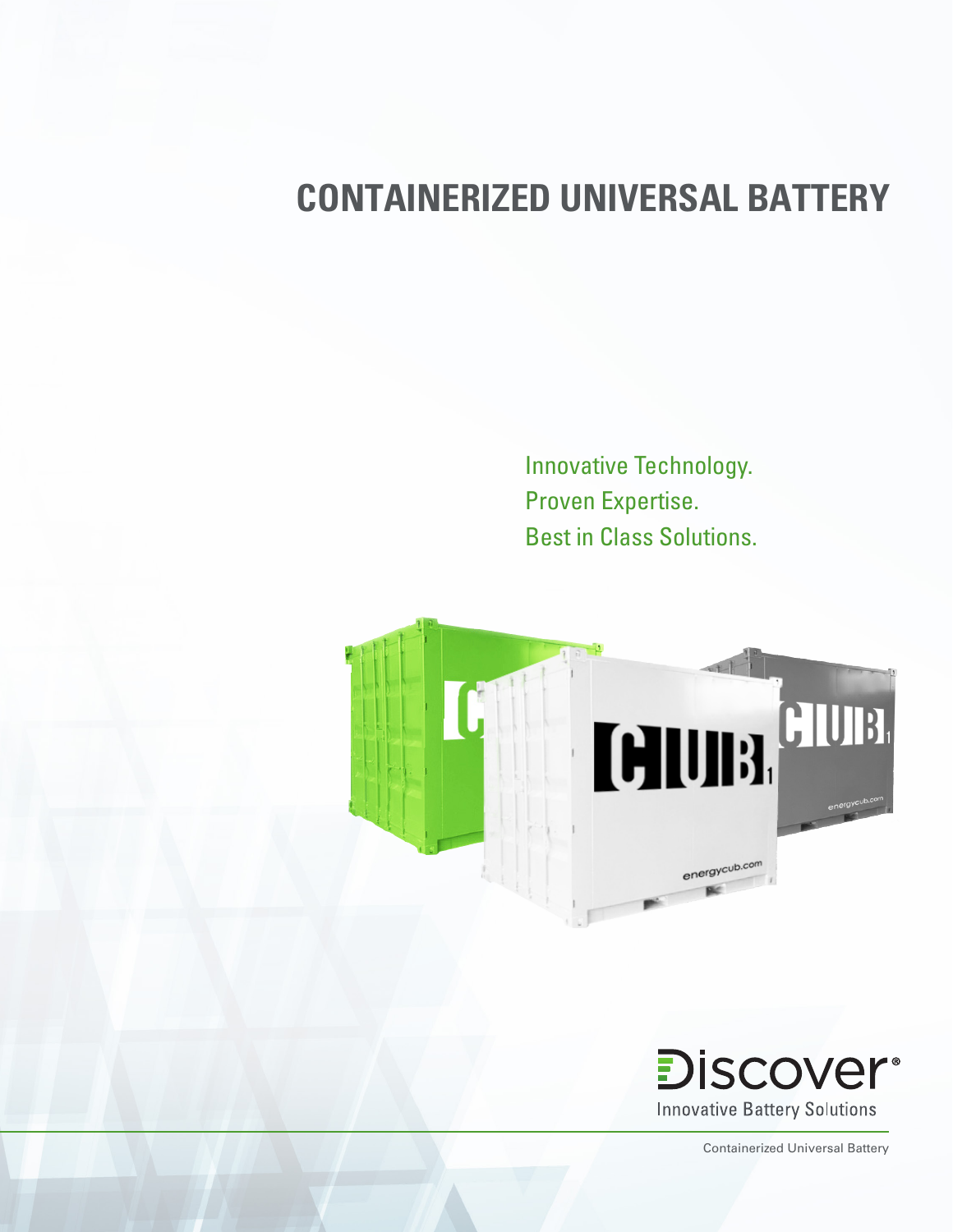### **OVERVIEW**

### OFF-GRID, GRID SUPPORT, BACK-UP AND RENEWABLE ENERGY APPLICATIONS

Discover® Energy CUB is designed to endure the most extreme environments, and provide robust power and energy storage for off-grid, grid support, battery back up and renewable energy applications.

The Containerized Universal Battery (CUB) combines the best energy storage, power conversion and control systems into a standard 10, 20 or 40 foot shipping container. Our CloudEnergy Network™ architecture allows for any number of Energy Cells to be connected together, to support a wide range of power and energy storage requirements.

## **BENEFITS & FEATURES**

- Cloud Energy Network™ architecture allows containers to be connected together and operate as one
- On board battery management system
- Remote diagnostics, monitoring, controls, and data logging
- Automated generator controls
- Modular architecture, easy to repair and service
- Grid-tie capable for selling excess energy back to grid

# **APPLICATIONS**

- Power back-up for grid interruption
- Diesel off-set
- Off-grid energy storage
- Reduce grid consumption
- Community electrification

## **PROJECT APPLICATIONS**



#### **OFF-GRID SMART GENERATOR CONVERSION**

- Generator is the prime power source
- The CUB allows generators to run less frequently and at optimal power, resulting in fuel savings and improved cycle life duration



#### **OFF-GRID PRIME PV POWER**

- Prime power source is PV, excess power is stored in batteries
- Generator acts as backup
- Up to 75% in fuel savings



#### **GRID SERVICES, BACKUP POWER & TELECOM**

- Grid services including energy arbitrage, VAR support, renewable support and frequency regulation
- Backup power with and without grid-tied solar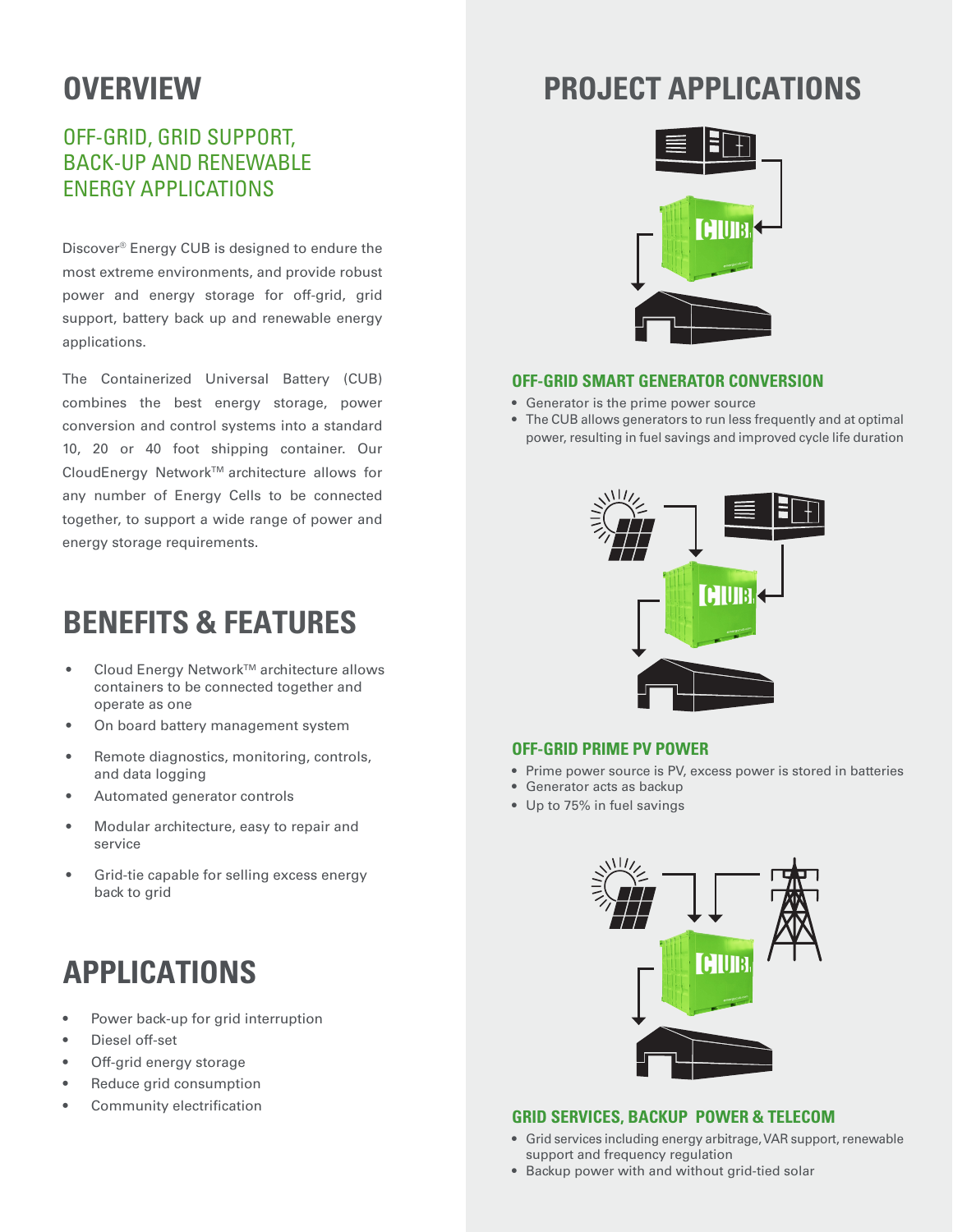## **ARCHITECTURE & INTERFACE**



### **CLOUD ENERGY NETWORKTM ARCHITECTURE** ALLOWS YOU TO COMBINE ENERGY CELLS FOR MORE POWER AND ENERGY